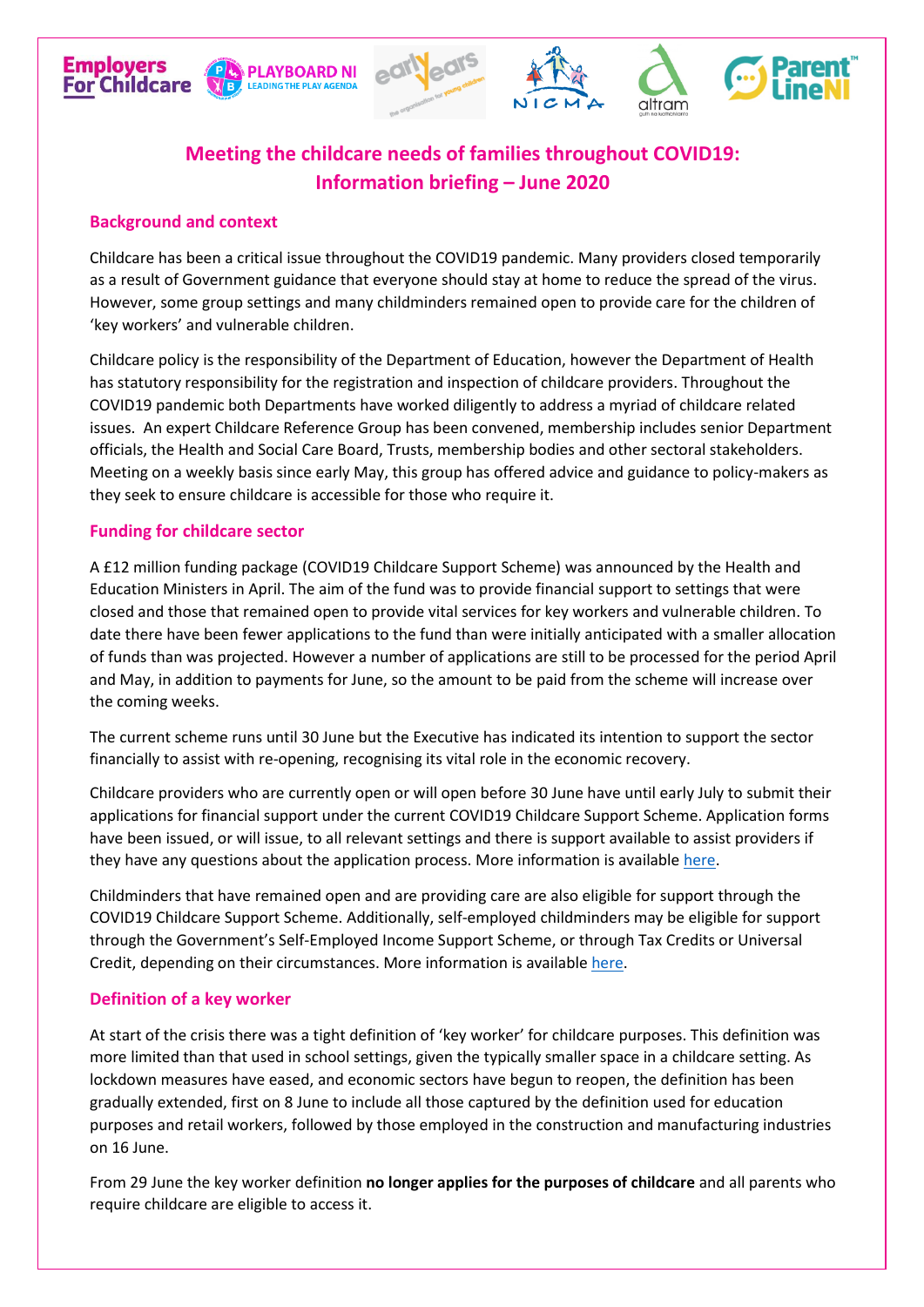We recognise that some parents may need to look for alternative formal childcare arrangements if their previous setting remains closed, or they require formal childcare for the first time. Details of all registered provision can be found on the Family Support NI [website,](https://www.familysupportni.gov.uk/Support/45/using-our-childcare-search) or parents can contact support organisations for assistance (details below).

# **Assistance in re-opening and infection control**

To assist childcare services to re-open, comprehensive guidance has been developed for all childcare providers – both group settings and childminders. The guidance is available on the Family Support NI [website.](https://www.familysupportni.gov.uk/Support/91/provision-of-childcare-during-the-covid19-pandemic) In addition to lots of other useful information, this website also provides links to online training on infection prevention and control

## **Childcare Recovery Plan**

A Childcare Recovery Plan was announced by the Executive on 18 June, with the aim of restoring the childcare sector to pre-COVID19 capacity as quickly and safely as possible. The plan, along with FAQs, is now available on the Department of Education [website.](https://www.education-ni.gov.uk/faqs-childcare-recovery-plans-24-june-2020) Key measures include:

- Removal of the key worker definition from 29 June.
- No minimum or maximum numbers are required for day care and school age childcare settings to re-open. The maximum number of children should reflect the registration numbers of the facility pre-COVID19 while taking account of Department of Health guidelines on safe practice to minimise transmission of COVID19 - such as 'play pods' limiting interaction across households. With some exceptions, identified in guidance, the Department of Health Minimum Standards for Childminding and Daycare still apply.
- The process for varying registration and for re-opening has been streamlined, and Health and Social Care Trusts aim to process applications for setting re-opening within **72 hours** once all information has been received.
- Increase in the number of families a childminder can look after **at any one time** from 3 to 4 in July, with a further increase to 5 from August. So long as the household number is not exceeded, the number of children that can be cared for remains in line with Department of Health Minimum Standards.
- Indemnification letters in relation to COVID19 incidents have been issued to childcare providers who remained open and will continue to be issued to those providers who have completed the required process between 1 July and 31 August 2020.

### **Informal childcare**

On 22 June the Executive confirmed that indoor meetings of up to 6 people not from same household can go ahead from Tuesday 23 June, referring to this as a crucial development to alleviate some of th[e childcare](https://twitter.com/hashtag/childcare?src=hashtag_click) pressures felt by parents by enabling them to access informal childcare.

Informal childcare should be distinguished from 'unregistered' childcare, which is childcare by providers who are not formally registered but who charge a fee for their services. It is illegal to operate as a childcare provider without being registered with the local Health and Social Care Trust.

### **Looking ahead**

Childcare has rightly been identified as a key priority for the Northern Ireland Executive, with the First Minister and the Deputy First Minister indicating the importance of the sector in facilitating economic recovery and recognising that it needs support going forward to deliver the service parents need at this critical time.

It has been confirmed in the Childcare Recovery Plan that further financial support will be provided for the sector to assist it to re-open. The details of a second childcare funding scheme are now being finalised. Subject to funding decisions, it is understood that scheme details will be made available as soon as possible.